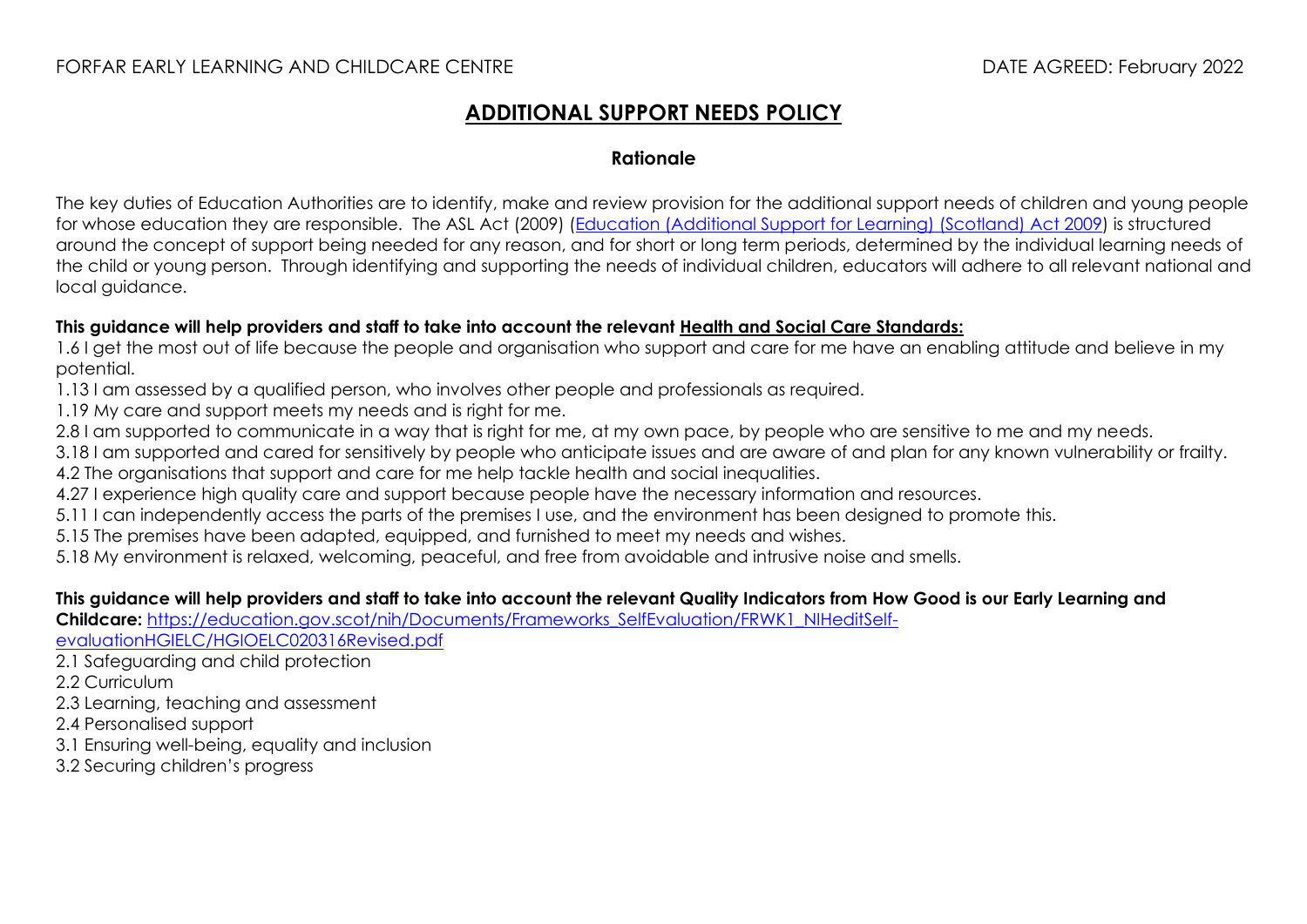### FORFAR EARLY LEARNING AND CHILDCARE CENTRE **Extractional CHILDS CONTROL** DATE AGREED: February 2022

**This policy will be monitored by / through:** Staff CPD attendance, child's plans, complaints, reviews, and consultation with parents, staff, and other professionals.

| This policy will be reviewed in: | 6 months    |
|----------------------------------|-------------|
| Review Date:                     | August 2022 |
| Reviewed By:                     | Management  |